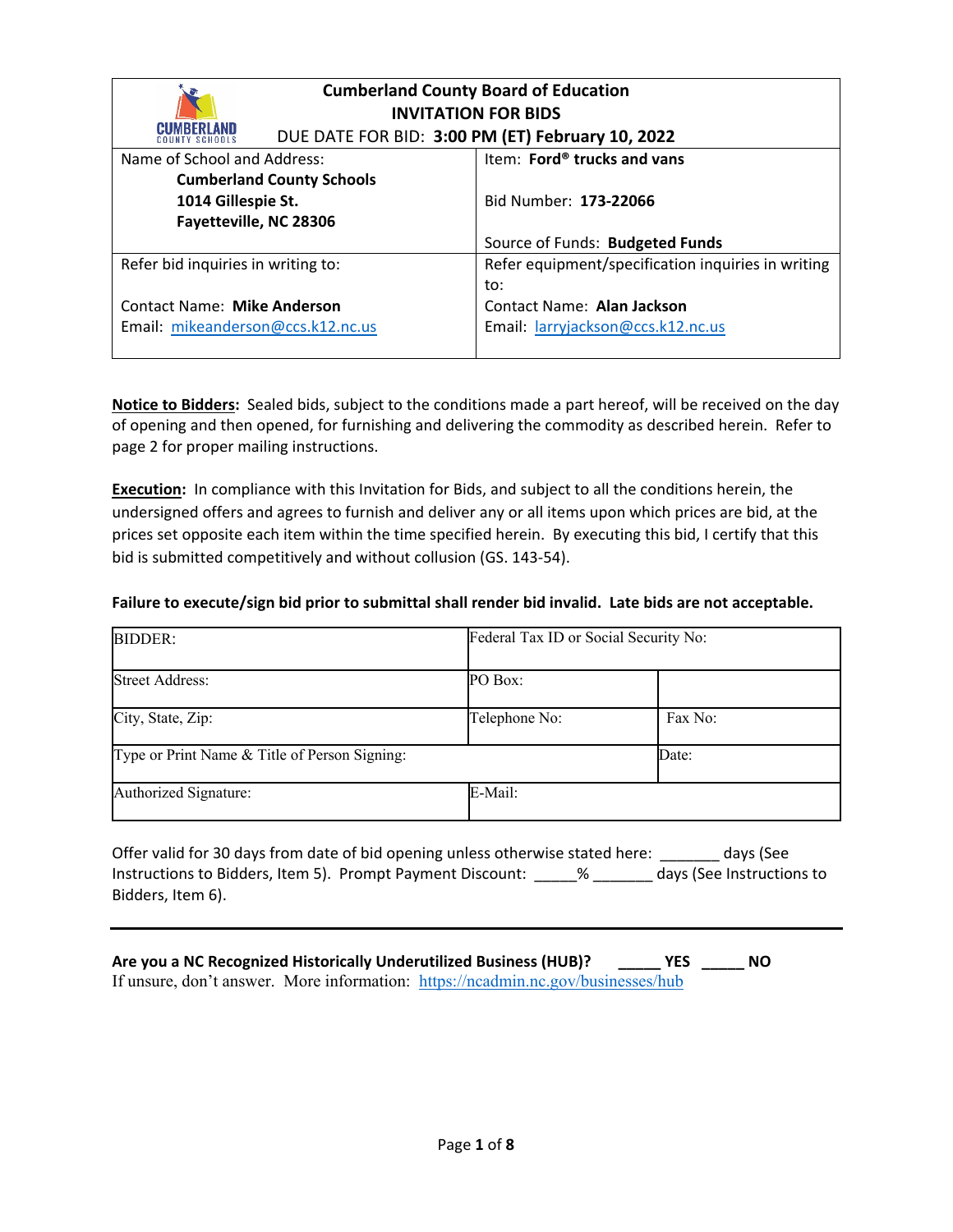**Mailing Instructions:** Submit **one (1)** fully executed bid document in a sealed envelope/package clearly marked **IFB #173‐22066** by any of the methods below. It is the responsibility of the bidder to have the bid in this office by the specified time and date of opening. DO NOT EMAIL OR SUBMIT AN ELECTRONIC OR FAXED COPY OF YOUR BID. THIS SHALL BE CAUSE FOR REJECTION OF YOUR BID.

| Delivered By US Postal Service, FedEx,                                    |                                            |  |
|---------------------------------------------------------------------------|--------------------------------------------|--|
| UPS or other courier service                                              | <b>Hand Delivered</b>                      |  |
| Purchasing Bid #173-22066                                                 | Cumberland County Schools Finance Building |  |
| <b>Cumberland County Schools</b>                                          | <b>Purchasing Department</b>               |  |
| 810 Gillespie St.                                                         | 2491 Gillespie St.                         |  |
| Fayetteville, NC 28306                                                    | Fayetteville, NC 28306                     |  |
| (910) 678-2506                                                            | (910) 678-2384                             |  |
| IMPORTANT: The Bid Number from page 1 must be shown on the outside of the |                                            |  |
| envelope or package.                                                      |                                            |  |

**Bid Opening: S**ealed bids are due by the date and time stated on page 1 at which time the bids shall be opened and the names of the bidders read aloud. A bid tabulation will be provided to all bidders after the bids have been evaluated.

**Transportation Charges:** FOB – Destination. Freight charges must be included in price. Delivery shall be made to:

> Attn: Alan Jackson Cumberland County Schools Transportation 1014 Gillespie St. Fayetteville, NC 28306 (910) 476‐3563

**Bid Evaluation:** Bids are requested on the items and/or equipment as hereinafter specified. Bidders are cautioned that any/all information furnished or not furnished on this bid may be used as or in determining of this contract.

**Award Criteria:** As provided by statute, award will be based on the lowest and best bid(s) (most advantageous to CCS) as determined by consideration of:

|    | Prices offered                          | 7.  | Functional Equivalency to specifications    |
|----|-----------------------------------------|-----|---------------------------------------------|
| 2. | Quality of products offered             |     | stated herein                               |
| 3. | General reputation and performance      | 8.  | Samples, if requested                       |
|    | capabilities of the bidders             | 9.  | <b>Conformity of Product Specifications</b> |
| 4. | Conformity with terms and conditions of | 10. | Product's Presentation and Finish           |
|    | this Invitation for Bids                | 11. | References                                  |
| 5. | Delivery/installation schedule offered  |     |                                             |
| 6. | Durability and Suitability of items for |     |                                             |
|    | intended use                            |     |                                             |

**Basis for Rejection:** Cumberland County Schools (CCS) reserves the right to reject any and all offers, in whole or in part, by deeming the offer unsatisfactory as to quality or quantity, delivery, price or service offered: non‐compliance with the requirements or intent of this solicitation; lack of competitiveness; error(s) in specifications or indications that revision would be advantageous to CCS; cancellation or other changes in the intended project, or other determination that the proposed requirement is no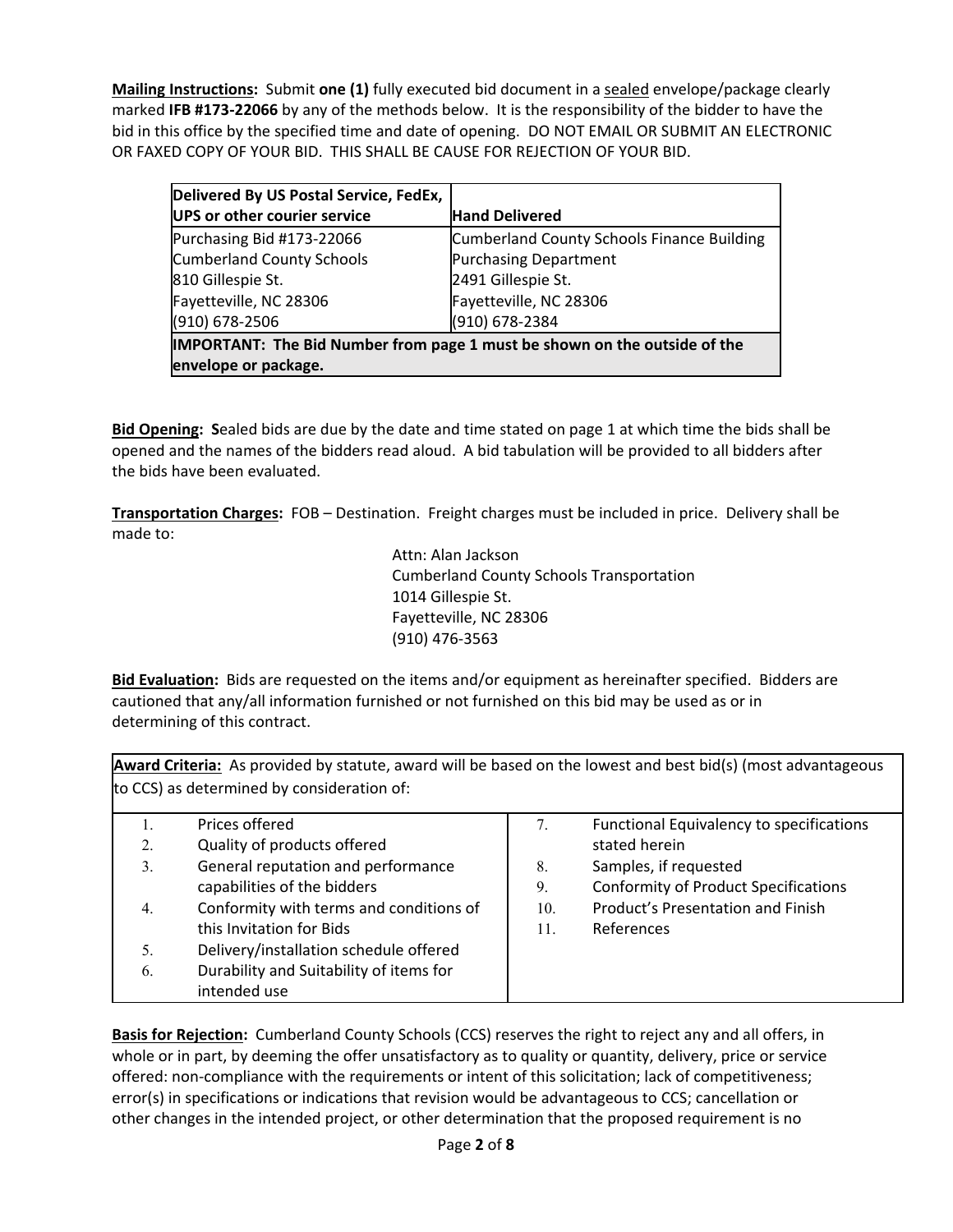longer needed; limitation or lack of available funds; circumstances that prevent determination of the best offer; or any other determination that rejection would be in the best interest of CCS.

**Brand Names**: This bid is brand specific. For standardization and efficient management of fleet maintenance and repair costs, CCS utilizes Ford® automobiles, trucks and vans in its Operations.

**Award of Contract:** The right is reserved to make awards on the basis of individual items or groups of items, if such shall be considered by CCS to be most advantageous or to constitute its best interest.

Award Notification: After the bids have been evaluated and an award has been made, each vendor who submitted a bid will be notified of the award. The award may not be made for several weeks dependent upon the complexity of the acquisition and the length of time to complete the evaluation process.

**Budgetary Limitations:** Should it become necessary, based upon budgetary limitations, CCS reserves the right to reduce or increase quantities. Therefore, bidders must include freight in the "each" pricing for each line item, as well as identifying a per unit installation cost for each line item.

Late Bids: Regardless of cause, a late bid will not be accepted and will automatically be disqualified from consideration. It shall be the Vendor's sole risk to ensure delivery at the designated office by the designated time. Late bids will not be opened and may be returned to the Vendor at the expense of the Vendor or destroyed if requested.

**Confidentiality of Bids:** In submitting its bid, the bidder agrees not to discuss or otherwise reveal the contents of its bid to any source outside of CCS until after the award of the contract. All bidders are advised that they are not to have any communications with CCS during the evaluation of the bids (after the public opening of the bids and before the award of the contract) unless CCS contacts the bidder for the purpose of seeking clarification. A bidder shall not: transmit to the issuing and or using agency any information commenting on the ability or qualifications of any other bidder to provide the advertised equipment, defects, errors and/or omissions in any other bidder's bid and/or prices at any time during and/or award of the contract that is subject of this IFB. Bidders not in compliance with this provision may be disqualified, at the option of CCS, from the contract award.

**Warranty:** Bidder guarantees that all proposed equipment to be furnished is to be new and free from any and all defects in material and workmanship and agrees to assist with replacement or repair under the manufacturer's warranty during the original warranty period.

**Electronic Procurement:** Purchases shall be conducted through the NC E-Procurement service. If not already registered, the awarded bidder must register with NC E‐Procurement within two (2) business days of notification of award in order to receive an electronic purchase order resulting from award of this contract. The successful bidder(s) shall pay to NC E‐Procurement a transaction fee of 1.75% (.0175) on the total dollar amount (excluding sales taxes) of each purchase order issued through the NC E‐ Procurement service. This applies to all purchase orders, regardless of the quantity or dollar amount of the purchase order.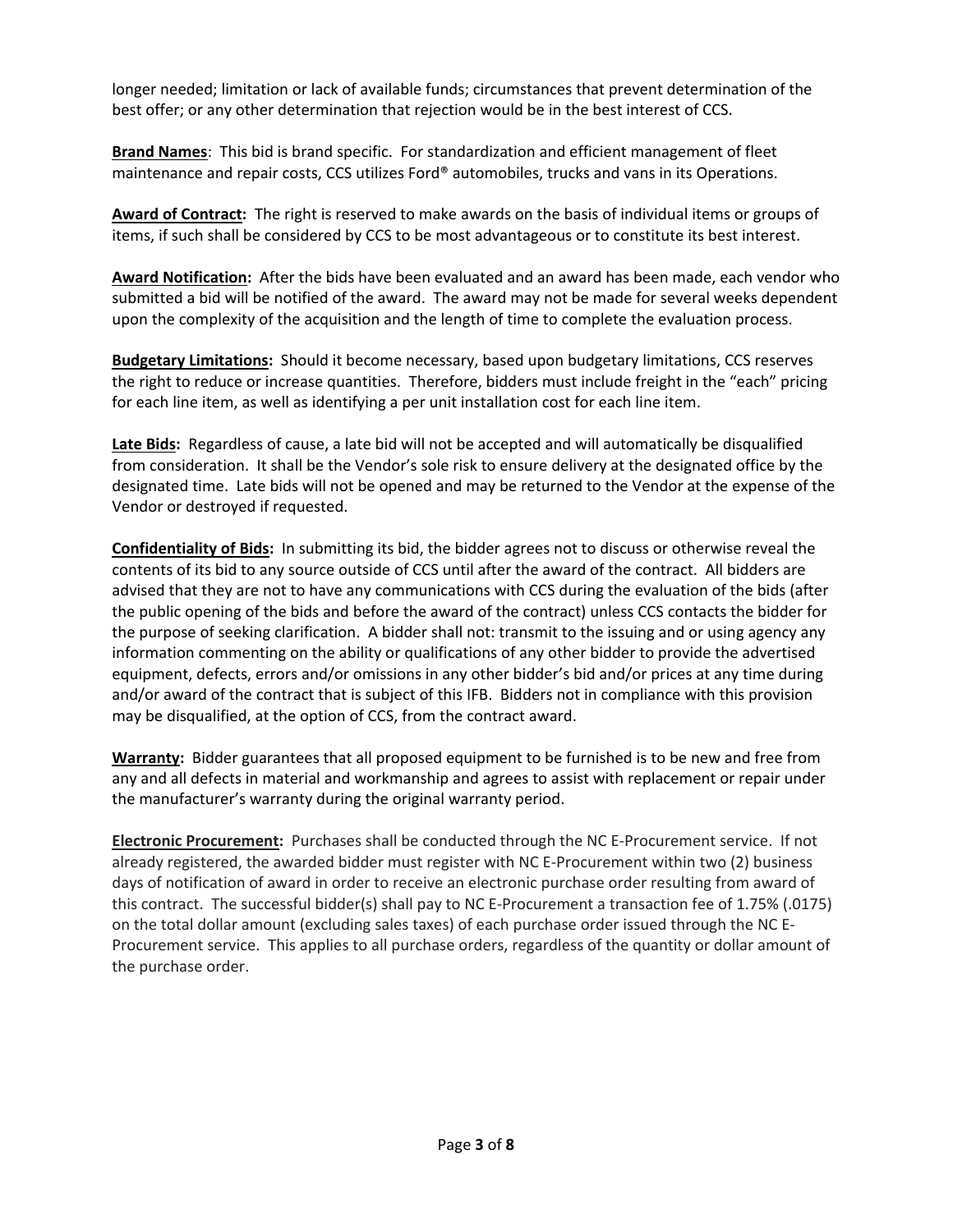# **PURCHASE THE FOLLOWING VEHICLES**

Ford® trucks and vans in new condition with standard features and the minimum specifications below.

# **Vehicle #1 (Quantity = 2)**

Ford F250 XL cab & chassis with service body, V8 engine, automatic transmission, regular 87 octane fuel, vinyl upholstery, exterior color white, interior color no preference, trailer brake control, Knapheide Model 696J or equivalent 8 ft. steel service body with open cargo area, low profile sides, three (3) compartment bins each side, painted to match cab, spray in bed liner over the bin top

# **Vehicle #2 (Quantity = 1)**

Ford Transit 250 Cargo Van, regular wheelbase with bulkhead divider, automatic transmission, regular 87 octane fuel, Area Protection Package (96D), WeatherGuard Model 600‐8113R HVAC/Mechanical Van Package or equivalent, vinyl upholstery, exterior color white, interior color no preference

#### **Vehicle #3 (Quantity = 1)**

Ford Transit 250 Cargo van, regular wheelbase with bulkhead divider, automatic transmission, regular 87 octane fuel, Area Protection Package (96D), rear cargo doors w/180 degree swing out, fixed glass in rear doors preferred, vinyl upholstery, exterior color white, interior color no preference

# **Vehicle #4 (Quantity = 1)**

Ford Transit Connect cargo van with bulkhead divider, I‐4 engine, 4x2 drive, automatic transmission, regular 87 octane fuel, vinyl upholstery, exterior color white, interior color no preference

# **BIDDER'S RESPONSE**

Bidder should include with this IFB their quoted price per vehicle on its company letterhead, sales order form or other form with the company's identifying information, etc.

- ‐ You must include complete specifications/features for the vehicles offered with your bid response.
- ‐ Do not include taxes and fees in your bid price. CCS will be responsible for taxes and fees after receipt of vehicle.
- ‐ **You must include the estimated number of days for delivery for each vehicle after receipt of an official Cumberland County Schools purchase order.**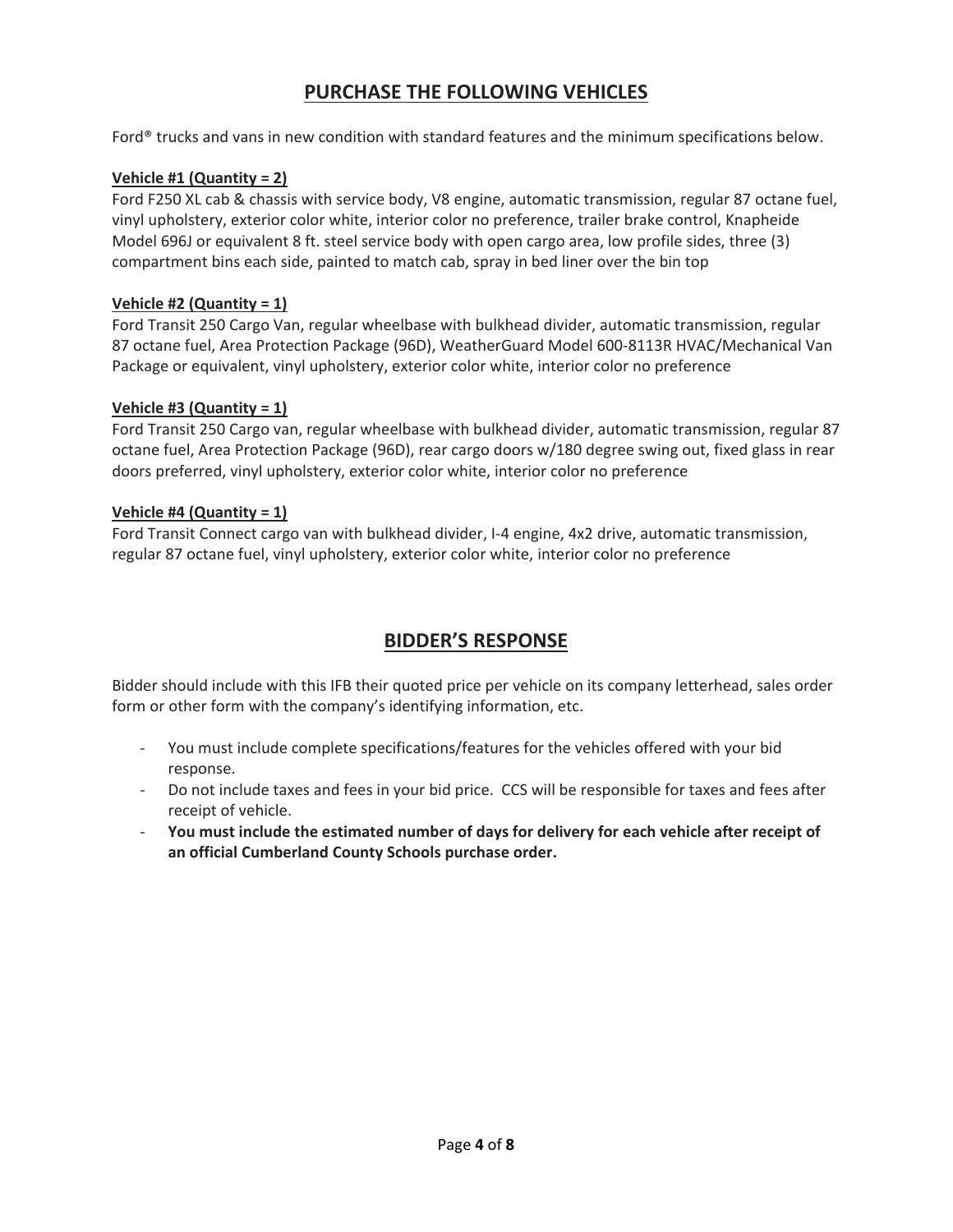# **INSTRUCTIONS TO BIDDERS**

- **1. Read, Review and Comply**: It shall be the bidder's responsibility to read this entire document, review all enclosures and attachments, and comply with all requirements specified herein.
- **2. Notice to Bidders**: **DO NOT ATTACH ANY ADDITIONAL TERMS AND CONDITIONS**. By execution and delivery of this document, the bidder agrees that any additional terms and conditions, whether submitted purposely or inadvertently, shall have no force or effect.
- **3. Execution:** Failure to sign under EXECUTION section will render bid invalid.
- **4. Order of Precedence:** In cases of conflict between specific provisions in this bid, the order of precedence shall be (1) special terms and conditions specific to this bid, (2) specifications, (3) Cumberland County Schools' General Contract Terms and Conditions and (4) Instructions to Bidders.
- **5. Time for Consideration**: Unless otherwise indicated on the first page of this document, bidder's offer shall be valid for 45 days from the date of bid opening. Preference may be given to bids allowing not less than 45 days for consideration and acceptance.
- **6. Prompt Payment Discounts**: Bidders are urged to compute all discounts into the price offered. If a prompt payment discount is offered, it will not be considered in the award of the contract except as a factor to aid in resolving cases of identical prices.
- **7. Specifications**: Any deviation from specifications indicated herein must be clearly pointed out; otherwise, it will be considered that items offered are in strict compliance with these specifications, and bidder will be held responsible therefore. Deviations shall be explained in detail. **The bidder shall not construe this paragraph as inviting deviation or implying that any deviation will be acceptable.**
- **8. Information and Descriptive Literature:** Bidder is to furnish all information requested and in the spaces provided in this document. Further, if required elsewhere in this bid, each bidder must submit with their bid, sketches, descriptive literature and/or complete specifications covering the products offered. Bids which do not comply with these requirements will be subject to rejection.
- **9. Clarifications/Interpretations:** Any and all questions regarding this document must be addressed to the purchaser named on the cover sheet of this document.
- **10. Acceptance and Rejection:** CCS reserves the right to reject any and all bids, to waive any informality in bids and, unless otherwise specified by the bidder, to accept any item in the bid. If either a unit price or extended price is obviously in error or the other is obviously correct, the incorrect price will be disregarded.
- 11. **References:** CCS reserves the right to require a list of users of the exact item offered. CCS may contact these users to determine acceptability of the bid. Such information may be considered in the evaluation of the bid.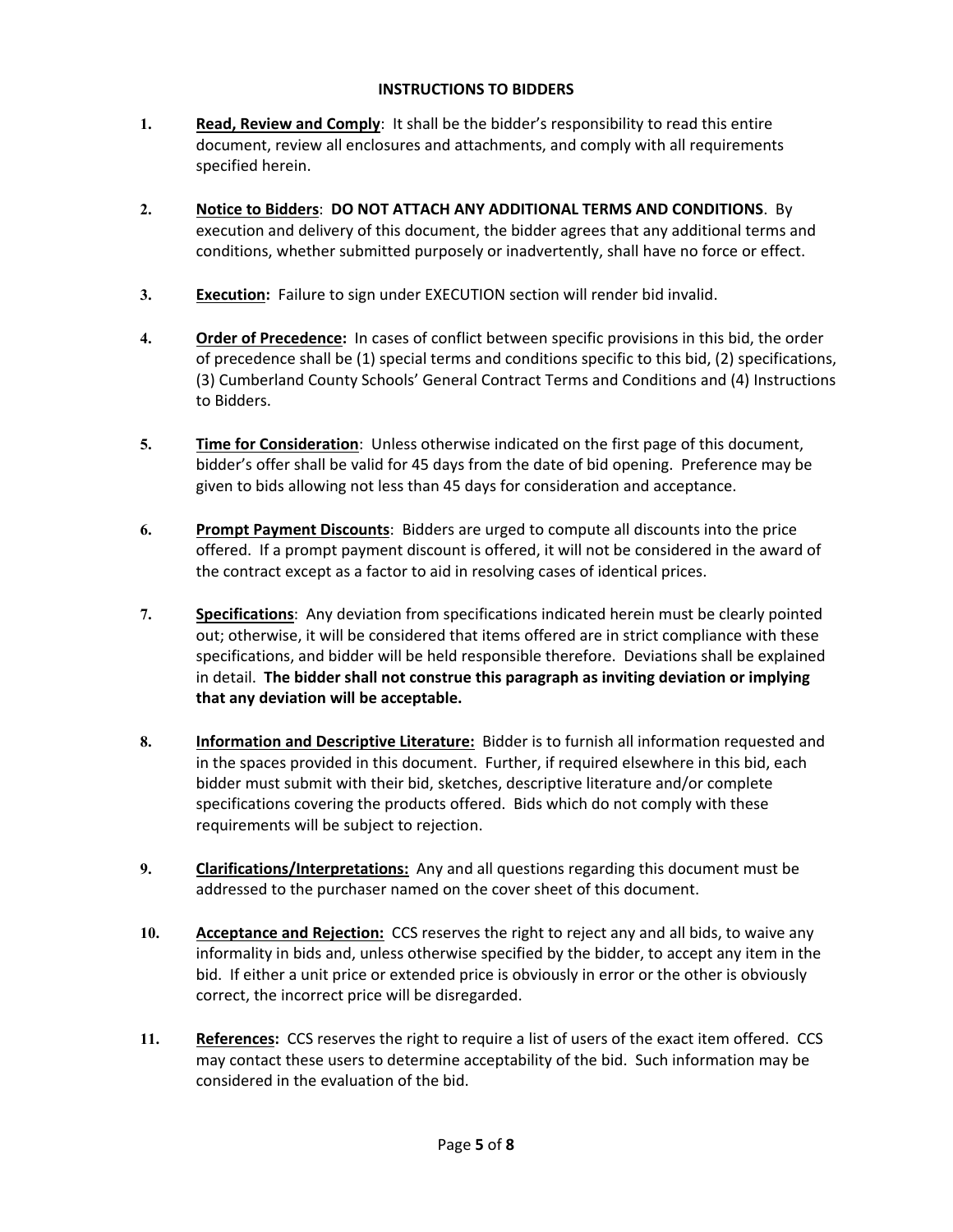- **12. Award of Contract:** As directed by statute, qualified bids will be evaluated and acceptance may be made of the lowest and best bid most advantageous to CCS as determined upon consideration of such factors as: prices offered; the quality of the articles offered; the general reputation and performance capabilities of the bidders; the substantial conformity with the specifications and other conditions set forth in the bid; the suitability of the articles for the intended use; the related services needed; the date or dates of delivery and performance; and such other factors deemed by CCS to be pertinent or peculiar to the purchase in question. CCS reserves the right to accept any item or group of items on a multi‐item bid.
- **13. Historically Underutilized Businesses:** Cumberland County Schools is committed to the State of North Carolina Historically Underutilized Business (HUB) Program. CCS invites and encourages participation in this procurement process by businesses owned by minorities, women, disabled, disabled business enterprises and non‐profit work centers for the blind and severely disabled.
- 14. **Confidential Information:** As provided by statute and rule, CCS will consider keeping trade secrets which the bidder does not wish disclosed confidential. Each page shall be identified in boldface at the top and bottom as "CONFIDENTIAL" by the bidder. Cost information shall not be deemed confidential. In spite of what is labeled as a trade secret, the determination whether it is or not will be determined by North Carolina law.
- **15. Samples:** Samples of items, when required, must be furnished as stipulated herein, free of expense, and if not destroyed will, upon request be returned at the bidder's expense. Request for the return of samples must be made within 10 days following date of bid opening. Otherwise the samples will become CCS property. Each individual sample must be labeled with the bidder's name, bid number, and item number. A sample, on which an award is made, will be retained until the contract is completed, and then returned, if requested, as specified above.
- **16. Acceptance and Rejection:** Cumberland County Schools reserves the right to reject any and all bids, to waive any informality in bids and, unless otherwise specified by the Vendor, to accept any item in the bid. If either a unit price or extended price is obviously in error or the other is obviously correct, the incorrect price will be disregarded.
- 17. **Transportation:** Transportation of Deliverables shall be FOB Destination, unless otherwise specified in the solicitation document or purchase order. Freight, handling, hazardous material charges, and distribution and installation charges shall be included in the total price of each item. Any additional charges shall not be honored for payment unless authorized in writing by Cumberland County Schools. In cases where parties, other than the Vendor ship materials against the order, the shipper must be instructed to show the purchase order number on all packages and shipping manifest to ensure proper identification and payment of invoices. A complete packing list must accompany each shipment.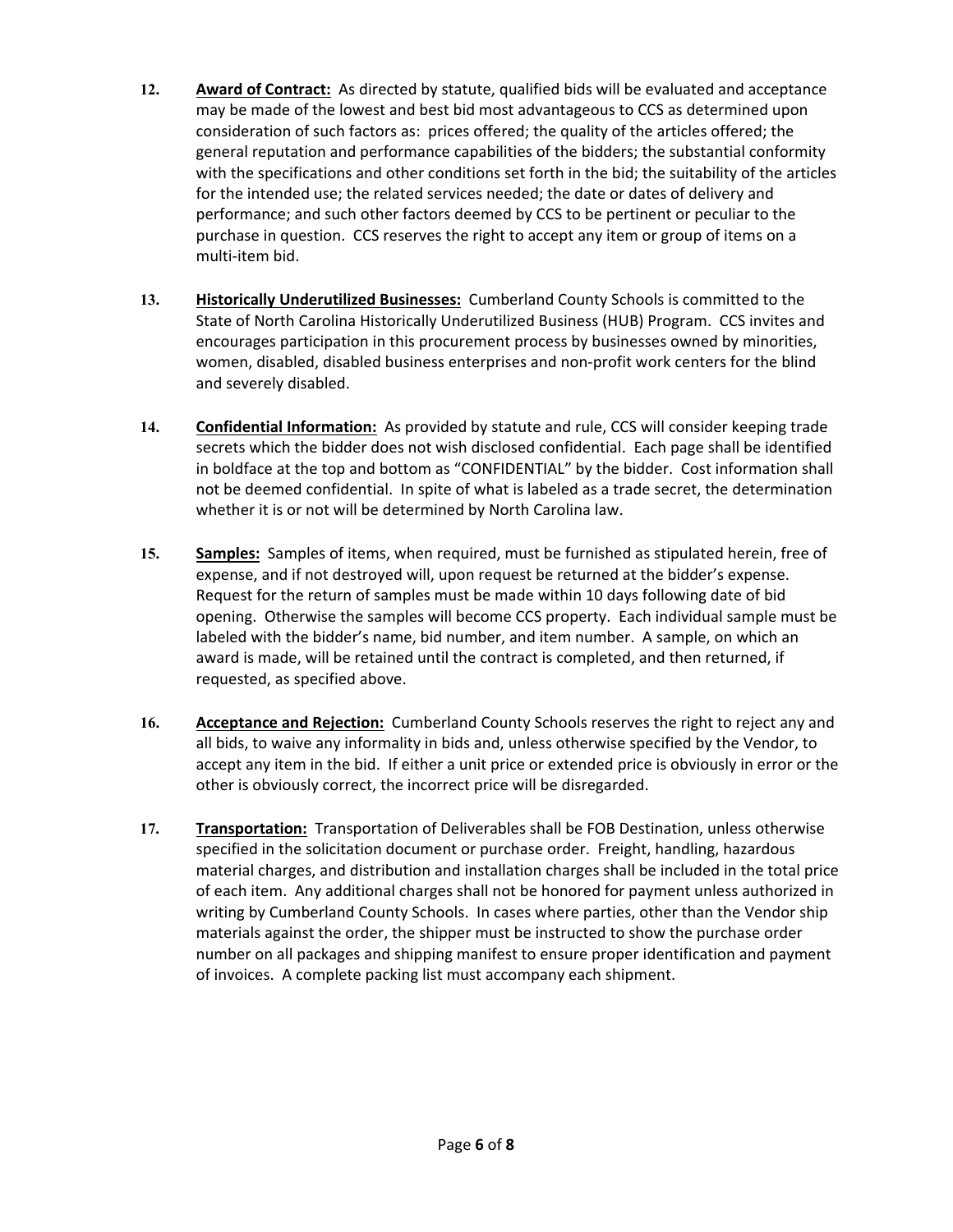# **GENERAL CONTRACT TERMS AND CONDITIONS**

- **1. Availability of Funds:** Any and all payments to the contractor are dependent upon and subject to the availability of funds to Cumberland County Schools (CCS) for the purpose set forth in this agreement. No goods or services should be shipped or provided prior to issuance of an official Purchase Order to the vendor/contractor by CCS.
- **2. Taxes:** CCS is NOT exempt from N.C. sales tax. Any applicable taxes shall be invoiced as a separate item. By execution of the bid document the vendor certifies that it and all of its affiliates, (if it has affiliates); collect the appropriate taxes.
- **3. Situs:** The place of this contract, its situs and forum, shall be North Carolina, where all matters, whether sounding in contract or tort, relating to its validity, construction, interpretation and enforcement shall be determined.
- **4. Governing Laws:** This contract is made under and shall be governed and construed in accordance with the laws of the State of North Carolina.
- **5. Inspection at Contractor's Site:** CCS reserves the right to inspect, at a reasonable time, the equipment/item, plant or other facilities of a prospective contractor prior to contract award, and during the contract term as necessary for CCS' determination that such equipment/item, plants or other facilities conform with the specifications/requirements and are adequate and suitable for the proper and effective performance of the contract.
- **6. Payment Terms:** Payment terms are Net 30 days after receipt of correct invoice or acceptance of goods, whichever is later.
- **7. Affirmative Action:** The contractor will take affirmative action in complying with all Federal and State requirements concerning fair employment and employment of people with disabilities, and concerning the treatment of all employees without regard to discrimination by reason of race, color, religion, sex national origin or disability.
- **8. Condition and Packaging:** Unless otherwise provided by special terms and conditions or specifications, it is understood and agreed that any item offered or shipped has not been sold or used for any purpose and shall be in first class condition. All containers/packaging shall be suitable for handling, storage or shipment.
- **9. Standards**: All manufactured items and/or fabricated assemblies subject to operation under pressure, operation by connection to an electric source, or operation involving a connection to a manufactured, natural or LP gas source shall be constructed and approved in a manner acceptable to the appropriate state inspector which customarily requires the label or re-examination listing or identification marking of the appropriate safety standard organization; such as the American Society of Mechanical Engineers for pressure vessels; the Underwriters Laboratories and/or National Electrical Manufacturers' Association for electrically operated assemblies; or the American Gas Association for gas operated assemblies, where such approvals of listings have been established for the type of device offered and furnished. Further, all items furnished shall meet all requirements of the Occupational Safety and Health Act (OSHA), and state and federal requirements relating to clean air and water pollution.
- **10. Patent:** The contractor shall hold and save the CCS, its officers, agents and employees, harmless from liability of any kind, including costs and expenses, on account of any copyrighted material, patented or unpatented invention, articles, device or appliance manufactured or used in the performance of this contract, including use by the government.